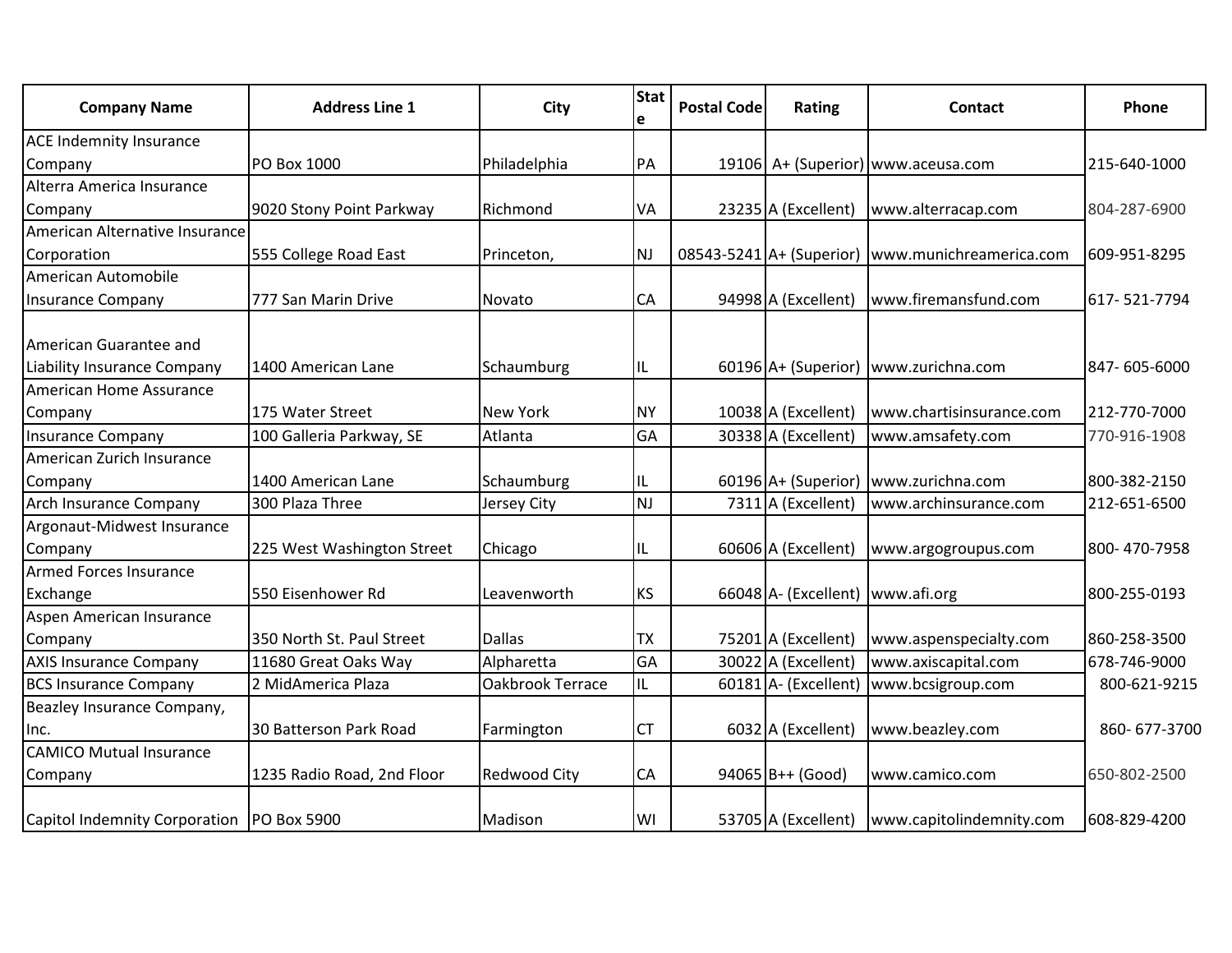| Carolina Casualty Insurance         |                                |                           |           |                          |                                                  |              |
|-------------------------------------|--------------------------------|---------------------------|-----------|--------------------------|--------------------------------------------------|--------------|
| Company                             | c/o Monitor Liability Managers | <b>Rolling Meadows</b>    | IL        |                          | 60008 A+ (Superior) www.carolinacas.com          | 847-806-6590 |
|                                     |                                |                           |           |                          |                                                  |              |
| Catlin Insurance Company, Inc.      | 1600 Market Street             | Philadelphia              | PA        | 19103 A (Excellent)      | www.catlin.com                                   | 215-446-9130 |
| <b>Chartis Casualty Company</b>     | 175 Water Street               | New York                  | <b>NY</b> | 10038 A (Excellent)      | www.chartisinsurance.com                         | 212-458-7000 |
| <b>Colonial Surety Company</b>      | 50 Chestnut Ridge Road         | Montvale                  | NJ        | 7645 A- (Excellent)      | www.colonialsurety.com                           | 201-573-8788 |
| <b>Colony Specialty Insurance</b>   |                                |                           |           |                          |                                                  |              |
| Company                             | P.O. Box 85122                 | Richmond                  | VA        | 23235 A (Excellent)      | www.colonyins.com                                | 804-560-2944 |
| Commerce and Industry               |                                |                           |           |                          |                                                  |              |
| <b>Insurance Company</b>            | 175 Water Street               | <b>New York</b>           | <b>NY</b> | 10038 A (Excellent)      | www.chartisinsurance.com                         | 877-638-4244 |
|                                     |                                |                           |           |                          |                                                  |              |
| <b>Continental Casualty Company</b> | 40 Wall Street                 | New York                  | <b>NY</b> | 10005 A (Excellent)      | www.cna.com                                      | 212-440-3000 |
| <b>Darwin National Assurance</b>    |                                |                           |           |                          |                                                  |              |
| Company                             | 9 Farm Springs Road            | Farmington                | <b>CT</b> | 6032 A (Excellent)       | www.awac.com                                     | 860-284-1722 |
|                                     |                                |                           |           |                          |                                                  |              |
| Discover Property and Casualty      |                                |                           |           |                          |                                                  |              |
| <b>Insurance Company</b>            | 385 Washington Street          | St. Paul                  | <b>MN</b> |                          | 55102 A+ (Superior) www.travelers.com            | 312-917-3000 |
| <b>Empire Fire and Marine</b>       |                                |                           |           |                          |                                                  |              |
| <b>Insurance Company</b>            | 13810 FNB Parkway              | Omaha                     | <b>NE</b> | 68154-5202 A+ (Superior) | www.zurichna.com                                 | 402-963-5000 |
| <b>Everest National Insurance</b>   |                                |                           |           |                          |                                                  |              |
| Company                             | 477 Martinsville Road          | <b>Liberty Corner</b>     | <b>NJ</b> |                          | 07938-0830 A+ (Superior) www.everestnational.com | 908-604-3000 |
|                                     |                                |                           |           |                          |                                                  |              |
| Executive Risk Indemnity Inc.       | 82 Hopmeadow Street            | Simsbury                  | VT        |                          | 6070 A++ (Superior) www.chubb.com                | 800-464-7965 |
| <b>Federal Insurance Company</b>    | 202 Hall's Mill Road           | <b>Whitehouse Station</b> | NJ        |                          | 08889-1650 A++ (Superior) www.chubb.com          | 860-277-0521 |
| Fireman's Fund Insurance            |                                |                           |           |                          |                                                  |              |
| Company                             | 777 San Marin Drive            | Novato                    | <b>CA</b> | 94998 A (Excellent)      | www.firemansfund.com                             | 415-899-2000 |
| Freedom Specialty Insurance         |                                |                           |           |                          |                                                  |              |
| Company                             | PO Box 4110                    | Scottsdale                | <b>AZ</b> |                          | 85261 A+ (Superior) www.scottsdaleins.com        | 860-277-0521 |
| <b>General Star National</b>        |                                |                           |           |                          |                                                  |              |
| <b>Insurance Company</b>            | 120 Long Ridge Road            | Stamford                  | <b>CT</b> |                          | 6902 A++ (Superior) www.generalstar.com          | 203-328-5000 |
| <b>Granite State Insurance</b>      |                                |                           |           |                          |                                                  |              |
| Company                             | 175 Water Street               | <b>New York</b>           | <b>NY</b> |                          | 10038 A (Excellent) www.chartisinsurance.com     | 212-458-7000 |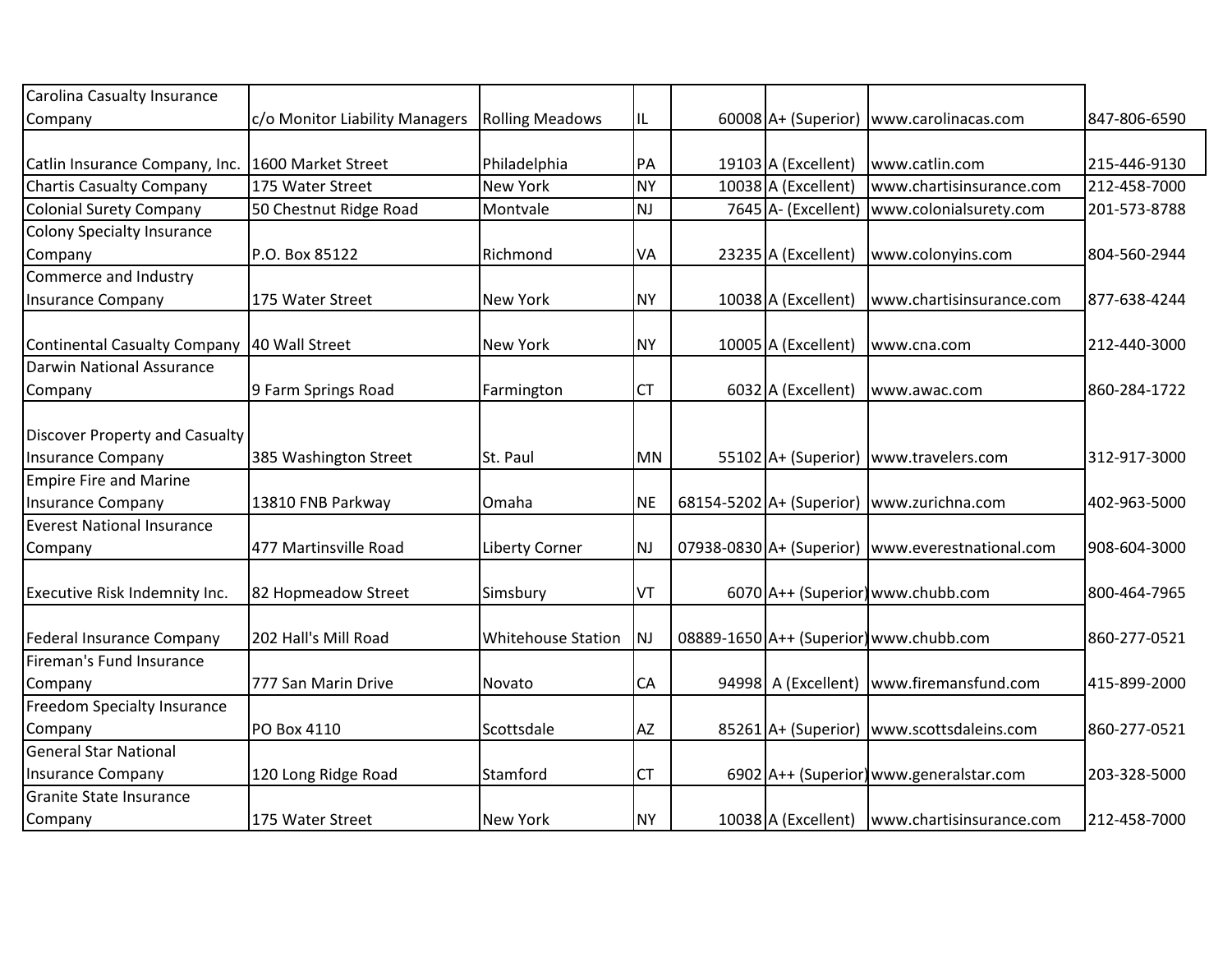| <b>Great American Security</b>                                     |                                         |                 |           |                          |                                                |              |
|--------------------------------------------------------------------|-----------------------------------------|-----------------|-----------|--------------------------|------------------------------------------------|--------------|
| <b>Insurance Company</b>                                           | 580 Walnut Street                       | Cincinnati      | OH        | 45202 A (Excellent)      | www.greatamericaninsurance.800-688-1640        |              |
| Greenwich Insurance Company 505 Eagleview Blvd.                    |                                         | Exton           | PA        | 19341-0636 A (Excellent) | www.xlgroup.com                                | 610-968-9500 |
| <b>Hartford Fire Insurance</b>                                     |                                         |                 |           |                          |                                                |              |
| Company                                                            | <b>Hartford Plaza</b>                   | Hartford        | <b>CT</b> | 6115 A (Excellent)       | www.thehartford.com                            | 860-547-5000 |
| Hiscox Insurance Company Inc                                       | 233 North Michigan Ave., Ste 18 Chicago |                 | IL        | 60601 A (Excellent)      | www.hiscox.com                                 | 860-277-0521 |
| Hudson Insurance Company                                           | 17 State Street                         | <b>New York</b> | <b>NY</b> | 10004 A (Excellent)      | www.hudsoninsgroup.com                         | 212-978-2800 |
| Illinois National Insurance Co.                                    | 175 Water Street                        | New York        | <b>NY</b> | 10038 A (Excellent)      | www.aig.com                                    | 860-277-0521 |
| KnightBrook Insurance<br>Company                                   | 1807 North Market Street                | Wilmington      | DE        | $19802$ A- (Excellent)   | www.knightbrook.com                            | 860-277-0521 |
| Liberty Insurance Underwriters                                     |                                         |                 |           |                          |                                                |              |
| Inc.                                                               | PO Box 8070                             | Wausau          | WI        | 54402-8070 A (Excellent) | www.LibertyMutualGroup.com877-792-8728         |              |
| Markel American Insurance                                          |                                         |                 |           |                          |                                                |              |
| Company                                                            | 4600 Cox Road                           | Glen Allen      | VA        | 23060 A (Excellent)      | www.markelcorp.com                             | 804-527-2700 |
| <b>National Casualty Company</b>                                   | PO Box 4110                             | Scottsdale      | AZ        | 85261 A+ (Superior)      | www.scottsdaleins.com                          | 860-277-0521 |
| National Interstate Insurance                                      |                                         |                 |           |                          |                                                |              |
| Company                                                            | 3250 Interstate Drive                   | Richfield       | OH        | 44286 A (Excellent)      | www.nationalinterstate.com                     | 330-659-8900 |
| National Liability & Fire                                          |                                         |                 |           |                          |                                                |              |
| <b>Insurance Company</b>                                           | 3024 Harney Street                      | Omaha           | <b>NE</b> |                          | 68131 A++ (Superior) www.nationalindemnity.com | 402-916-3000 |
| <b>National Union Fire Insurance</b><br>Company of Pittsburgh, Pa. | 175 Water Street                        | <b>New York</b> | <b>NY</b> | 10038 A (Excellent)      | www.chartisinsurance.com                       | 212-458-7000 |
|                                                                    |                                         |                 |           |                          |                                                |              |
| Nautilus Insurance Company                                         | 7233 East Butherus Drive                | Scottsdale      | AZ        | 85260-2410 A+ (Superior) | www.nautilusgroup.com                          | 480-951-0905 |
| Navigators Insurance Company 1375 E. Woodfield Rd.                 |                                         | Schaumburg      | IL        | 60173 A (Excellent)      | www.navg.com                                   | 847-396-7100 |
| New Hampshire Insurance                                            |                                         |                 |           |                          |                                                |              |
| Company                                                            | 175 Water Street                        | <b>New York</b> | INY.      | $10038$ A (Excellent)    | www.aig.com                                    | 877-541-9748 |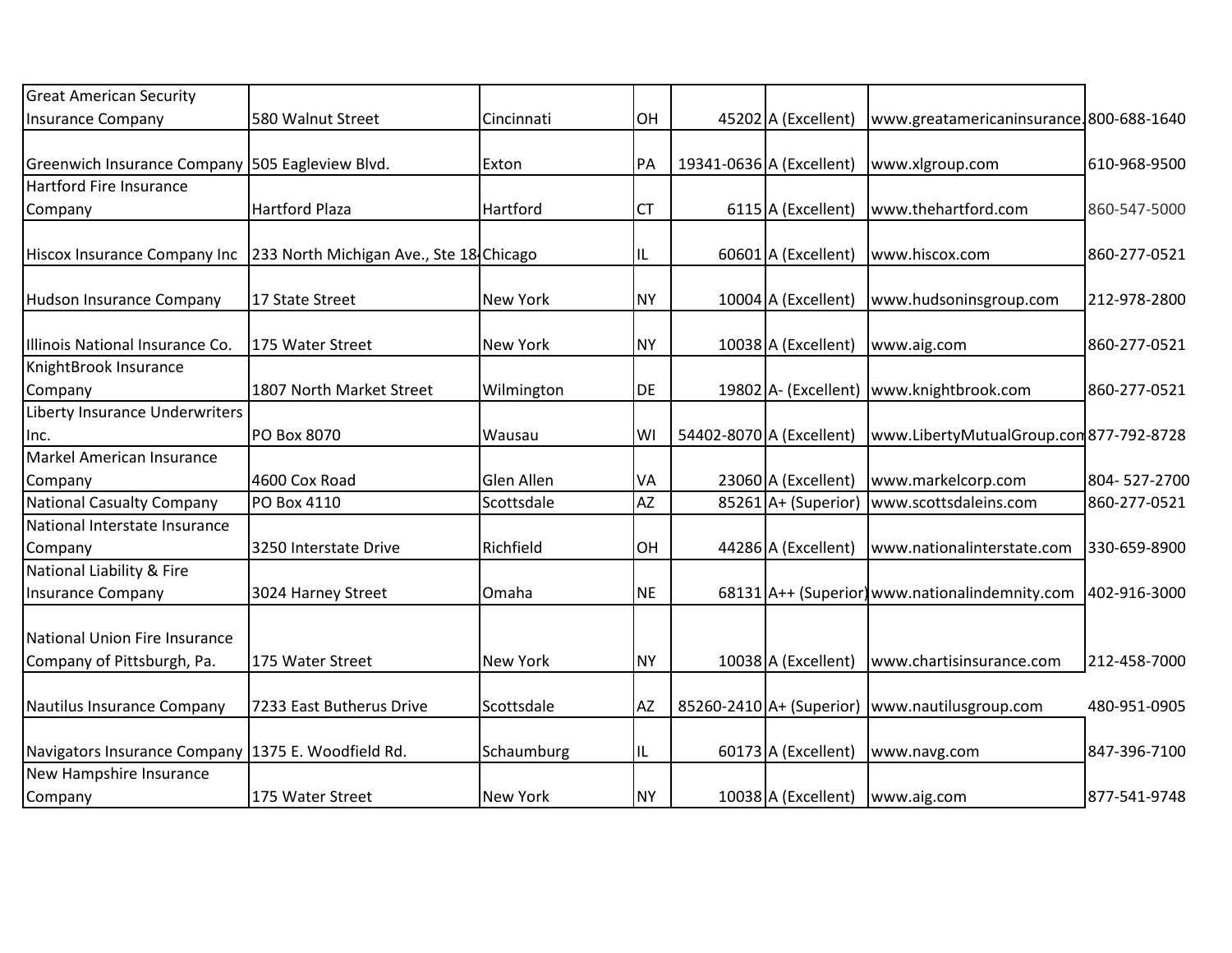| <b>New York Marine And General</b>         |                              |                      |           |                        |                                           |              |
|--------------------------------------------|------------------------------|----------------------|-----------|------------------------|-------------------------------------------|--------------|
| <b>Insurance Company</b>                   | 919 Third Avenue, 10th Floor | New York City        | <b>NY</b> | $10022$ A (Excellent)  | www.nymagic.com                           | 212-551-0600 |
| <b>NIPPONKOA Insurance</b>                 |                              |                      |           |                        |                                           |              |
| Company Ltd., (U.S.Branch)                 | One Tower Square             | Hartford             | <b>CT</b> | 6183 A (Excellent)     | Phone: 860-277-0521                       | 860-277-5660 |
| <b>OneBeacon Insurance</b>                 |                              |                      |           |                        |                                           |              |
| Company                                    | 44 Whippany Road             | Morristown           | <b>NJ</b> | 7962 A (Excellent)     | www.onebeacon.com                         | 973-630-6600 |
| PACO Assurance Company, Inc.               | 3000 Meridian Boulevard      | Franklin             | <b>TN</b> |                        | 37067 A- (Excellent) www.picagroup.com    | 615-371-8776 |
| Philadelphia Indemnity                     |                              |                      |           |                        |                                           |              |
| <b>Insurance Company</b>                   | One Bala Plaza               | Bala Cynwyd          | PA        |                        | 19004 A+ (Superior) www.phly.com          | 610-617-7900 |
| Professionals Direct Insurance             |                              |                      |           |                        |                                           |              |
| Company                                    | 440 Lincoln Street           | Worcester            | <b>MA</b> | $1653$ A (Excellent)   | www.professionalsdirect.com 800-388-1300  |              |
| <b>RLI Insurance Company</b>               | 9025 N LINDBERGH DR          | <b>PEORIA</b>        | IL        |                        | 61615 A+ (Superior) www.rlicorp.com       | 309-692-1000 |
|                                            |                              |                      |           |                        |                                           |              |
| Scottsdale Indemnity Company   PO Box 4110 |                              | Scottsdale           | <b>AZ</b> |                        | 85261 A+ (Superior) www.scottsdaleins.com | 800-423-7675 |
| Sentry Select Insurance                    |                              |                      |           |                        |                                           |              |
| Company                                    | 1800 North Point Drive       | <b>Stevens Point</b> | WI        |                        | 54481 A+ (Superior) www.sentry.com        | 715-346-6000 |
| St. Paul Fire and Marine                   |                              |                      |           |                        |                                           |              |
| <b>Insurance Company</b>                   | 385 Washington Street        | St. Paul             | <b>MN</b> |                        | 55102 A+ (Superior) www.travelers.com     | 651-221-7911 |
| St. Paul Guardian Insurance                |                              |                      |           |                        |                                           |              |
| Company                                    | 385 Washington Street        | St. Paul             | <b>MN</b> | $55102$ A+ (Superior)  | www.travelers.com                         | 651-310-7911 |
| St. Paul Mercury Insurance                 | One Tower Square, 2S2B       | Hartford             | <b>CT</b> | $6183$ A+ (Superior)   | www.travelers.com                         | 860-277-0111 |
| St. Paul Protective Insurance              |                              |                      |           |                        |                                           |              |
| Company                                    | 385 Washington Street        | St. Paul             | <b>MN</b> |                        | 55102 A+ (Superior) www.travelers.com     | 651-310-7911 |
| <b>Star Insurance Company</b>              | 26255 American Drive         | Southfield           | MI        | $48034$ A- (Excellent) | www.meadowbrook.com                       | 248-358-4020 |
| <b>State Farm Fire and Casualty</b>        |                              |                      |           |                        |                                           |              |
| Company                                    | 1 State Farm Plaza           | Bloomington          | IL        |                        | 61710 A+ (Superior) www.statefarm.com     | 309-766-2311 |
| The Charter Oak Fire Insurance             |                              |                      |           |                        |                                           |              |
| Company                                    | One Tower Square             | Hartford             | СT        |                        | 6183 A+ (Superior) www.travelers.com      | 800-238-6225 |
| The Cincinnati Casualty                    |                              |                      |           |                        |                                           |              |
| Company                                    | 6200 S. Gilmore Road         | Fairfield            | OH        |                        | 45014 A+ (Superior) www.cinfin.com        | 513-870-2000 |
| The Cincinnati Indemnity                   |                              |                      |           |                        |                                           |              |
| Company                                    | 6200 S. Gilmore Road         | Fairfield            | <b>OH</b> |                        | 45014 A+ (Superior) www.cinfin.com        | 513-870-2190 |
|                                            |                              |                      |           |                        |                                           |              |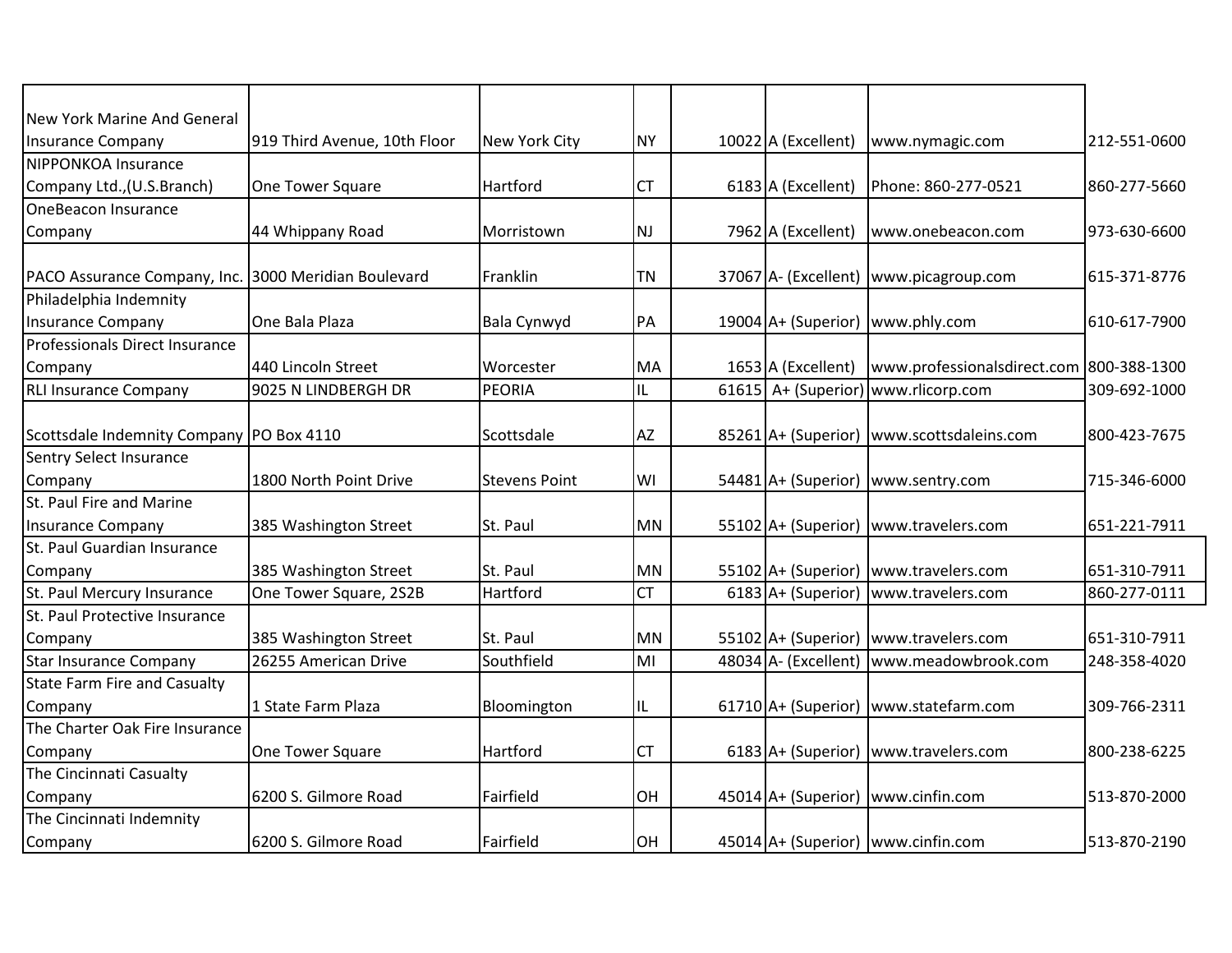| The Cincinnati Insurance             |                             |                   |           |                          |                                            |               |
|--------------------------------------|-----------------------------|-------------------|-----------|--------------------------|--------------------------------------------|---------------|
| Company                              | 6200 S. Gilmore Road        | Fairfield         | OH        | $45014$ A+ (Superior)    | www.cinfin.com                             | 513-870-2190  |
| The Employers' Fire Insurance        |                             |                   |           |                          |                                            |               |
| Company                              | One Beacon Lane             | Canton            | MA        | 02021-1030 A (Excellent) | www.onebeacon.com                          | 781-332-8190  |
| The Hanover Insurance                |                             |                   |           |                          |                                            |               |
| Company                              | 440 Lincoln Street          | Worcester         | MA        | 1653 A (Excellent)       | www.hanover.com                            | 508-855-1000  |
| The Insurance Company of the         |                             |                   |           |                          |                                            |               |
| State of Pennsylvania                | 175 Water Street            | New York          | <b>NY</b> | 10038 A (Excellent)      | www.chartisinsurance.com                   | 212-458-7000  |
| The North River Insurance            |                             |                   |           |                          |                                            |               |
| Company                              | 305 Madison Avenue          | Morristown        | <b>NJ</b> | 7960 A (Excellent)       | www.cfins.com                              | 973-490-6600  |
| The Phoenix Insurance                |                             |                   |           |                          |                                            |               |
| Company                              | One Tower Square            | Hartford          | <b>CT</b> | 6183 A+ (Superior)       | www.travelers.com                          | 860-277-0111  |
| The Travelers Indemnity              |                             |                   |           |                          |                                            |               |
| Company                              | One Tower Square            | Hartford          | <b>CT</b> |                          | 6183 A+ (Superior)   www.travelers.com     | 860-277-0111  |
| The Travelers Indemnity              |                             |                   |           |                          |                                            |               |
| <b>Company of America</b>            | <b>One Tower Square</b>     | Hartford          | <b>CT</b> |                          | 1683 A+ (Superior) www.travelers.com       | 860-277-4444  |
| The Travelers Indemnity              |                             |                   |           |                          |                                            |               |
| <b>Company Of Connecticut</b>        | <b>One Tower Square</b>     | Hartford          | <b>CT</b> |                          | 6183 A+ (Superior) www.travelers.com       | 860-277-0111  |
|                                      |                             |                   |           |                          |                                            |               |
| <b>Travelers Casualty and Surety</b> |                             |                   |           |                          |                                            |               |
| <b>Company of America</b>            | One Tower Square            | Hartford          | <b>CT</b> |                          | 6183 A+ (Superior) www.travelers.com       | 860-277-0111  |
| <b>Travelers Property Casualty</b>   |                             |                   |           |                          |                                            |               |
| <b>Company of America</b>            | One Tower Square            | Hartford          | CT        |                          | 6183 A+ (Superior) www.travelers.com       | 860-277-0111  |
| Twin City Fire Insurance             |                             |                   |           |                          |                                            |               |
| Company                              | Hartford Plaza              | Hartford          | <b>CT</b> | 6115 A (Excellent)       | www.thehartford.com                        | 860-547-5000  |
| United States Fire Insurance         |                             |                   |           |                          |                                            |               |
| Company                              | <b>305 MADISON AVENUE</b>   | <b>MORRISTOWN</b> | <b>NJ</b> | 7962 A (Excellent)       | www.cfins.com                              | 973-490-6600. |
| <b>United States Liability</b>       |                             |                   |           |                          |                                            |               |
| <b>Insurance Company</b>             | 190 South Warner Road       | Wayne             | PA        |                          | 19087-2191 A++ (Superior) www.usli.com     | 610-688-2535  |
| <b>Utica Mutual Insurance</b>        |                             |                   |           |                          |                                            |               |
| Company                              | 180 Genesee Street          | New Hartford      | <b>NY</b> |                          | 13413 A- (Excellent) www.uticanational.com | 315-734-2000  |
| Westchester Fire Insurance           |                             |                   |           |                          |                                            |               |
| Company                              | 1133 Avenue of the Americas | <b>New York</b>   | <b>NY</b> |                          | 10036 A+ (Superior)   www.aceusa.com       | 212-642-2410  |